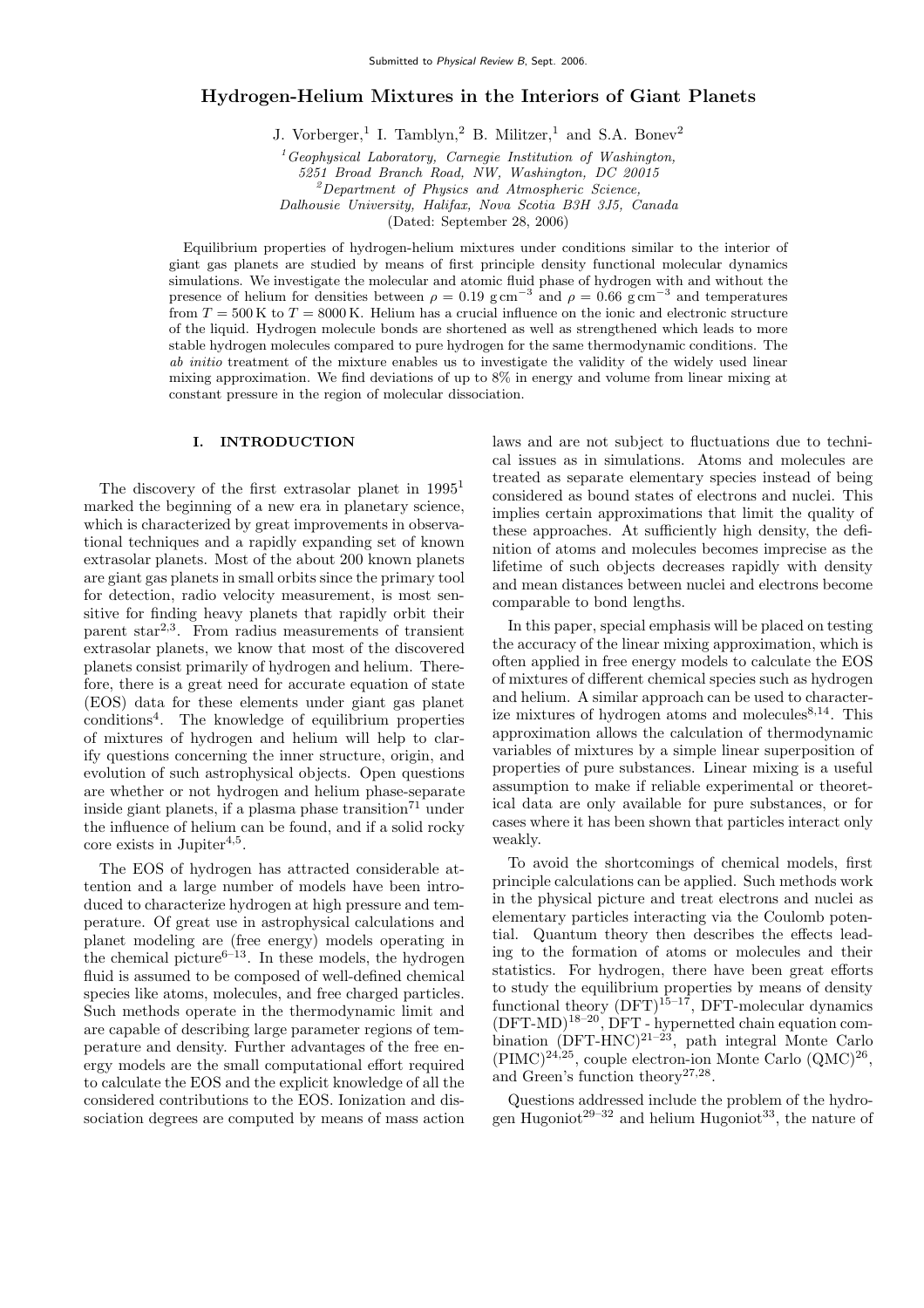the transition in hydrogen from a molecular to an atomic state<sup>24,34,35</sup>, the melting line of hydrogen<sup>36</sup>, the different molecular solid phases $17,37-39$ , and the atomic solid (metallic Wigner crystal) proposed to be found at very high pressures $40-42$ . Although DFT-MD is primarily an electronic groundstate method, it can be readily applied to describe dense solid and fluid hydrogen and helium at conditions relevant to giant gas planets because the electrons in such systems are either chemically bound or highly degenerate.

To our knowledge, there are only a few first principle calculations dealing with the question of the helium influence on the hydrogen EOS. Klepeis  $et \ al^{16}$  made predictions concerning the hydrogen-helium phase separation but the DFT method applied in that paper is not suitable to treat the high temperature liquid found inside giant gas planets since only lattices could be discussed. The first DFT-MD calculations, performed by Pfaffenzeller  $et \ al.<sup>43</sup>$ , lead to more reasonable values for hydrogen-helium demixing. However, their simulations were performed using Car-Parinello MD (CP-MD). The high temperature region  $(T > 15000K)$  where partial ionization occurs was considered by Militzer<sup>44</sup>.

Here we present new results concerning the hydrogen and hydrogen-helium EOS for conditions inside giant gas planets as derived from first principle DFT-MD. We use Born Oppenheimer MD (BO-MD) in order to ensure well converged electronic wavefunctions at every step. The density and temperature values chosen cover the region of molecular dissociation where we expect corrections to the linear mixing approximation to be most significant.

We continue with Section II which contains details of our computational method. Results for the hydrogen EOS are presented in Section III A and compared to EOS data from a variety of other approaches. Furthermore, the ionic and electronic structures of the hydrogen fluid and their dependence on temperature and density are investigated as well. The EOS and properties of hydrogenhelium mixtures are studied in Subsection III B. The focus there is on understanding how the presence of helium influences the stability of hydrogen molecules and the electronic structure, as well as on determining excess mixing quantities. Finally, the validity of the linear mixing approximation is examined in Subsection III C and Section IV provides a summary of our results and conclusions.

### II. METHOD

We use first principle DFT-MD within the physical picture to describe hydrogen-helium mixtures under giant gas planet conditions. This means that protons as well as helium nuclei are treated classically. Nuclei and electrons interact via a Coulomb potential. Since  $T \ll T_F$ , where  $T_F$  is the Fermi-temperature, for all densities and temperatures found inside a typical giant gas planet, we employ ground state density functional theory to describe the electrons in the Coulomb field of the ions. The ions have sufficiently large mass to be treated as classical particles and their properties described well by means of molecular dynamics simulations. We employ the Born-Oppenheimer approximation to decouple the dynamics of electrons and ions. The electrons thus respond instantaneously to the ionic motion and the electronic wave functions are converged at every ionic time step. Compared to Car-Parinello MD, this reliably keeps the electrons in their ground state without the necessity to use an artificial electron thermostat for systems with a small band gap.

The calculations presented in this article were carried out with the CPMD package45. All MD results were obtained within the NVT ensemble. A Nosè-Hoover thermostat was applied to adjust the system temperature. The thermostat was tuned to the first vibration mode of the hydrogen molecule (4400 cm−<sup>1</sup> ). All DFT-MD simulations were with 128 electrons in super cells with periodic boundary conditions and convergence tests were performed with larger cells. An ionic time step of  $\Delta t = 16$  a.u. (1 a.u. = 0.0242 fs) was used throughout, however we found that  $\Delta t = 32$  a.u. is already sufficient for  $r_s \geq 1.86$  in the hydrogen-helium mixtures.  $(r_s = 3/((4\pi n)^{1/3}a_B)$ ,  $r_s$  is the Wigner-Seitz radius, n the number density of electrons per unit volume). All simulations were run for at least 2 ps and for the calculation of thermodynamic averages, such as pressure and energy, an initial timespan of at least 0.1 ps was not considered to allow the system to equilibrate.

The DFT calculations were performed with plane waves up to a cutoff energy of  $35 - 50$  Ha, the Perdew-Burke-Ernzerhof GGA approximation<sup>46</sup> for the exchange-correlation energy, and Γ-point sampling of the Brillouin zone. We used local Troullier-Martins norm conserving pseudopotentials $47,48$ . The pseudopotentials were tested for transferability and for reproducing the bond length and groundstate energy of single hydrogen molecules as well as of helium dimers.

For each density, the simulations were started at low temperature where the system is in a molecular phase and the temperature was increased in steps of  $\Delta T = 500 \,\mathrm{K}$  in order to avoid the premature destruction of molecules by temperature oscillations introduced by the thermostat.

The electronic density of states (DOS) were calculated for snapshots from MD simulations with the Abinit package<sup>49</sup> and using a Fermi-Dirac smearing. The presented results for DOS and bandgaps are based on multiple snapshots for each parameter set.

Finite size effects were tested for by carrying out simulations with supercells containing up to 324 electrons (plus the required neutralizing number of protons and helium nuclei). For densities corresponding to  $1.86 \ge$  $r_s \geq 1.6$  and at  $T = 500$  K we found the changes in pressure and energy to be smaller than 2%. The convergence of the Brillouin zone sampling was checked by optimizing the electronic density of several MD snapshots with Γ-point, a 2×2×2, and a 4×4×4 Monkhorst-Pack grid of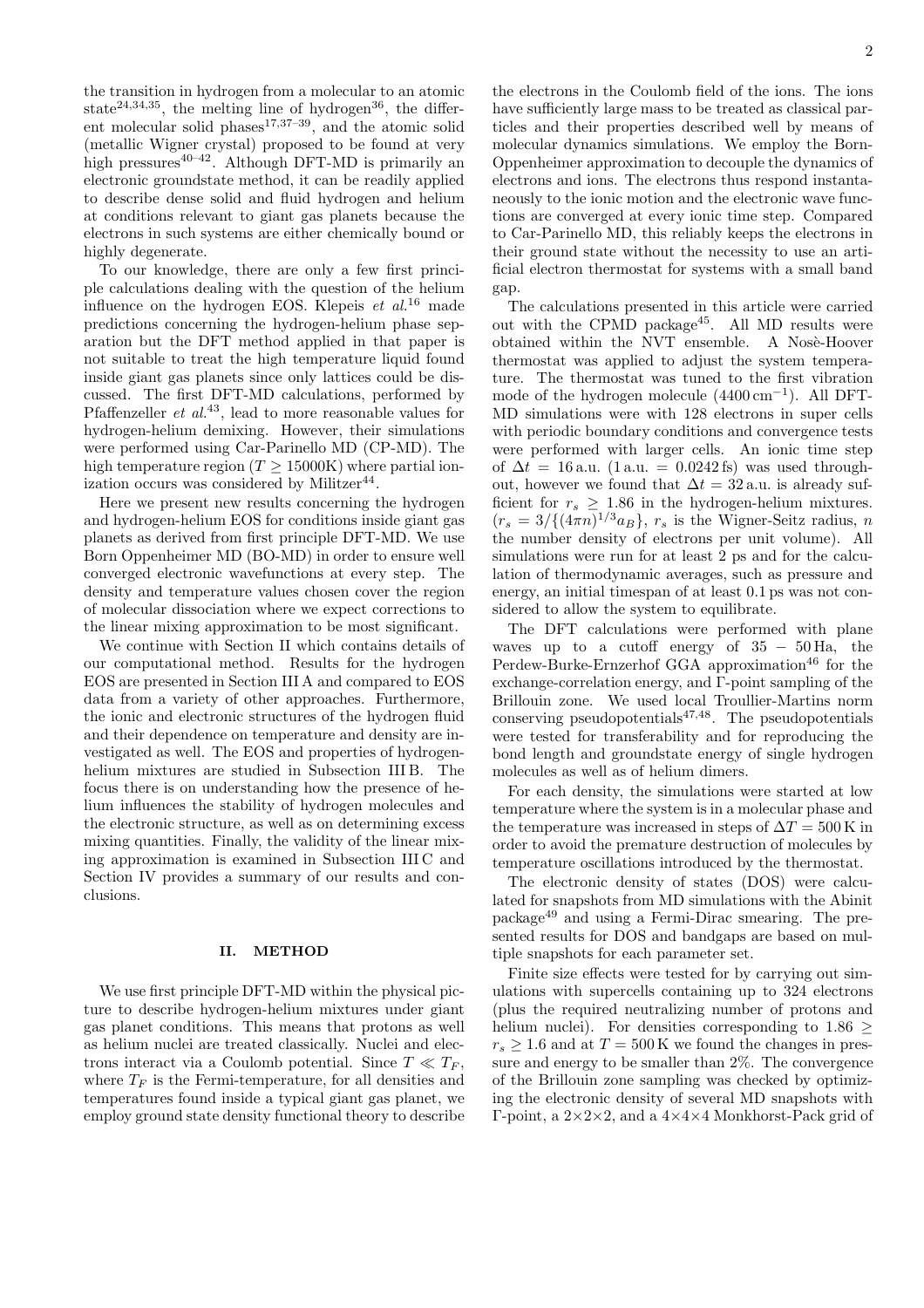**k**-points<sup>50</sup> for a  $N_e = 128$  system. The Brillouin zone appears to be sufficiently small so that deviations between results with 1, 8, and 64 k-points are below 1% ( $r_s = 1.6$ ,  $T = 500$  K).

We also examined the significance of electronic excitations for the thermodynamic properties of the studied fluids. Snapshots from MD trajectories were taken and electronic states were populated according to a Fermi distribution corresponding to the MD temperature. For  $r_s = 2.4$  and  $T = 7000 \,\mathrm{K}$  the pressure was found to increase by 8%. Since the degeneracy parameter of the electrons increases while moving along an isentrope to the center of a giant gas planet, this can be considered an upper limit for finite temperature electronic excitation effects; the error for higher densities and lower temperatures will be much smaller.

#### III. RESULTS

Here we present ab initio results for equilibrium properties of hydrogen and hydrogen-helium mixtures in a density region between  $0.19 \text{ g} \cdot \text{cm}^{-3}$  and  $0.66 \text{ g} \cdot \text{cm}^{-3}$  $(r_s = 2.4 \text{ to } r_s = 1.6)$  and for temperatures from 500 K to 8000 K. This parameter region includes part of the transition region from the molecular to the atomic fluid state of hydrogen and hydrogen-helium mixtures. It is, therefore, interesting to study not only to get insight into interior properties of giant gas planets but also to examine molecular dissociation, the molecular-atomic and the insulator-metal transitions in hydrogen. Additionally, one can consider the influence of helium on these transitions and properties of mixing.

## A. Pure Hydrogen

Figure 1 provides a summary of our hydrogen EOS calculations using DFT-MD. Four different pressure isochores are shown. At low density  $(r_s = 2.4)$ , the pressure increases monotonically with temperature as the character of the fluid changes smoothly from molecular to atomic. At this density, the transition is slow enough with temperature so that the drop in the pressure when molecules break (the interactions become less repulsive) is compensated by the increase of the kinetic contribution to the pressure.

At higher density  $(r_s < 2)$ , the dissociation of molecules takes place more rapidly with increasing temperature and leads to a region of  $\partial P/\partial T|_V < 0$ . At sufficiently high density, this effect dominates over the pressure increase that results from the presence of two atoms instead of one molecule. Furthermore, the condition  $\partial P/\partial T|_V < 0$  implies a negative thermal expansivity  $\partial V/\partial T|_P < 0$ , while the fluid maintains hydrostatic stability given by  $\partial P/\partial V|_{T} > 0$ .

By exhibiting a region with  $\partial P/\partial T|_V < 0$ , fluid hydrogen shares some properties with typical solids, where a



FIG. 1: Pressure-temperature relation for pure hydrogen along various isochores in DFT-MD (this work) and according to Saumon and Chabrier  $({\rm SC})^{7,8}$ . The isochore of SC for  $r_s = 1.6$  lies out of the range of the P axis. Errors for the DFT-MD simulations are of the order of the symbols.



FIG. 2: Pair correlation functions  $q(r)$  for pure hydrogen at different temperatures (color coded) and different densities: solid, dash-dotted, and dashed lines, respectively:  $r_s = 1.6 (0.66 g \cdot cm^{-3}), \ r_s = 1.86 (0.42 g \cdot cm^{-3}), \ r_s = 2.4 (0.20 g \cdot cm^{-3}).$ 

new crystal structure with more efficient packing appears and the pressure is lowered at fixed volume. In solid hydrogen different transition pressures to an atomic solid have been predicted, above 300 GPa<sup>51,52</sup> and  $r_s =∼ 1.3.$ This is consistent with the observed shift of the region of  $\partial P/\partial T|_V < 0$  to lower temperatures, as the density is increased. It indicates a density effect on dissociation as less and less thermal energy is needed to break up the molecular bonds. At even higher densities than shown here, the bond length is equal or less than the mean particle distance. In this regime the interaction of molecules and atoms becomes too strong and pressure dissociation/ionization occurs.

Figure 2 shows the dependence of pair correlation functions (pure hydrogen at  $r_s = 2.4$ ) on the temperature.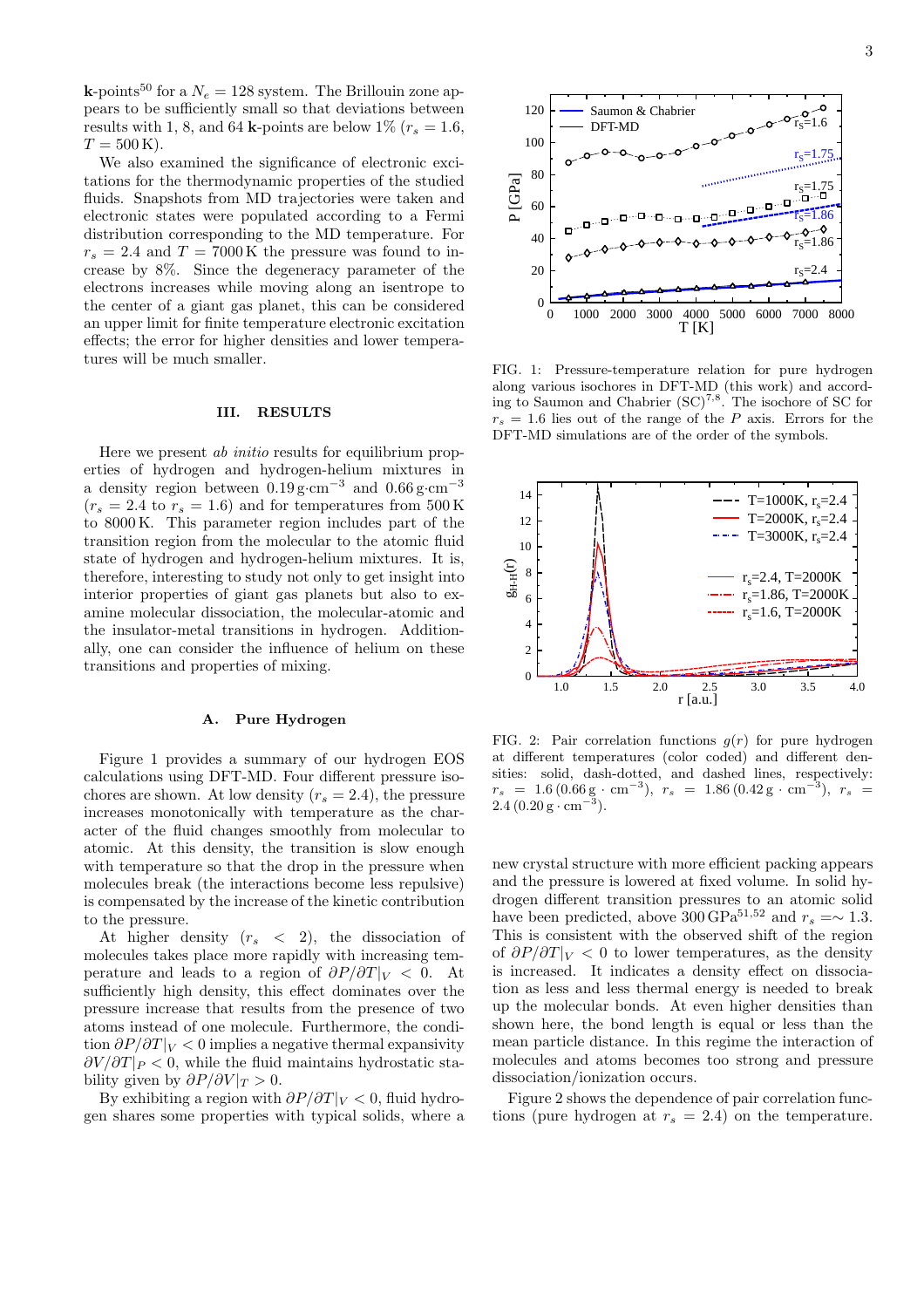The first peak at  $r \approx 1.40$  a.u. indicates the existence of hydrogen molecules With increasing temperature, the height of the first peak is reduced as molecules dissociate. An analogue behavior can be observed by plotting the changes in  $g(r)$  with density. A strong decrease of the first peak with increasing density and thus a significant lower fraction of molecules at higher densities is revealed. In addition to the less pronounced first maximum, an overall weakening of the short range order can be observed with increasing temperature.

A more quantifiable picture of the described effects can be obtained by plotting the degree of dissociation,

$$
\alpha = \frac{2N_{H_2}}{N_H} \,,\tag{1}
$$

as a function of temperature (Fig. 3). Here  $N_{H_2}$  is the average number of hydrogen molecules at the given density and temperature conditions.  $N_H$  the total number of hydrogen nuclei irrespectively of the dissociation state.

At higher density, fewer molecules are present at the same temperature as a result of pressure dissociation. While at low density, the dissociation proceeds gradually with temperature, the curves for  $r_s \leq 1.75$  show a rapid drop around 2500 K, which is related to the  $\partial P/\partial T|_V < 0$ region.

The dissociation degree and the binary distribution function are nevertheless not sufficient to draw a complete picture of the structure and dynamics in fluid hydrogen. The lifetime of the molecules must also be taken into account. Figure 3 shows that at  $r_s = 1.75$ , for example, even though on average more than 50% of the protons are found in paired states, the lifetime of these pairs is short (less than 2  $H_2$ -vibrations on average); there is a continuous formation and destruction of pairs of hydrogen atoms. It is therefore imprecise to classify the fluid as either molecular-atomic or pure atomic as there is no unique criterion for a molecule. However, the results for the EOS obtained by our simulations do not depend on the number of molecules or atoms but only on temperature and density.

In addition to the dissociation of hydrogen molecules, of interest are the changes in the electronic structure taking place in the same parameter region. As the system becomes denser or the temperature is raised (still  $T \ll T_F$ , the interactions between the molecules in the fluid become stronger, and the formerly well-bound electrons become delocalized. This is associated with a strong increase in the electrical conductivity and is usually referred to as metallization<sup>53</sup>. The effect can be seen in the electronic density of states (DOS), namely the band gap, as shown in Fig. 4. We calculated the Kohn-Sham eigenvalues in GGA for several snapshots and estimated the bandgap in fluid hydrogen along the MD trajectory. For  $r_s = 1.6$ , a closing of the bandgap can be observed around  $T = 2000K$ . This means that a metallic-like state may have been formed. Furthermore, as indicated by the red lines in Fig. 4, the degree of dissociation incorporating lifetime effects decreases strongly



FIG. 3: Dissociation degree of the hydrogen molecules in pure hydrogen. The dissociation degree obtained by simply counting all pairs of hydrogen atoms with distance shorter than  $r_{cut}$  = 1.8 a.u. is plotted with dotted lines. Full lines take into account the lifetime of these pairs as well  $(10 H<sub>2</sub>$  vibrations at least to be counted as molecule).



FIG. 4: Bandgap calculated in GGA for fluid hydrogen and hydrogen-helium mixture (blue curves) as well as dissociation degree for the two systems (red curves). The density corresponds to  $r_s = 1.6$ . The dissociation degree is determined by taking into account lifetime effects.

around the same temperature. To distinguish this degree of dissociation we do not consider proton pairs with less than 10 H<sub>2</sub> vibrations ( $t = 10 \times 7.6$  fs) as being molecules. The closing of the bandgap and dissociation of hydrogen molecules happen at the same time.

It is well known that the GGA underestimates the bandgap. More sophisticated calculations<sup>54</sup> (for a  $H_2$ ) solid) give a bandgap of  $\sim 0.6$  Ha at  $T = 300$  K. The value we obtain is 4 times smaller. Hood and Galli<sup>55</sup> compared values obtained with DFT (GGA) to quan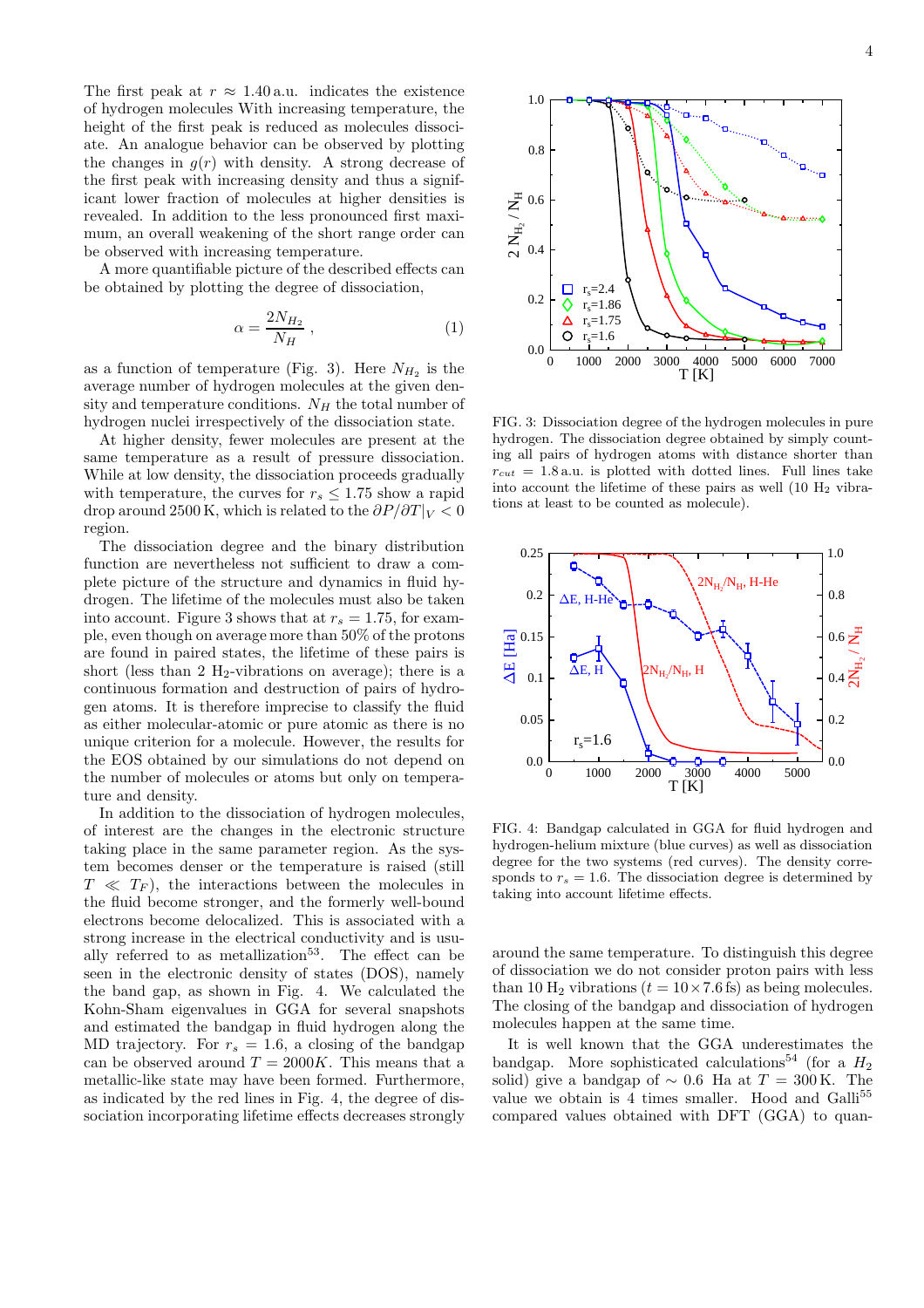tum Monte Carlo (QMC) gaps for liquid deuterium. For  $T = 3000 \text{ K}$  and  $r_s = 1.6$ , they found the QMC gap twice as large as the DFT gap. The actual temperature of metallization is thus somewhat higher. To improve the description of the electronic properties of the fluid, one needs to use a more accurate method than DFT-GGA, which is beyond the scope of this article. Still, it is worth noting that we find a continuous transition from an insulating to a conducting state, as determined by the closing of the gap. We do not observe molecules in the conducting phase as found by Weir *et al.*<sup>53</sup> or Johnson *et* al.38 .

While there is a general agreement about dissociation, ionic, and electronic structural changes throughout various papers, this agreement is only qualitative. As can be seen in Fig. 1, different methods give very different results for the EOS of dense fluid hydrogen. Whereas for the lowest density shown in Fig. 1, the agreement between the free energy model of Saumon and Chabrier<sup>7,8</sup> and our results is reasonable, deviations up to 20% (at  $r_s = 1.86$ ) and even  $24\%$  (at  $r_s = 1.75$  and above) can be found for higher densities. The free energy model overestimates the pressure considerably. The degrees of dissociation calculated with the free energy method show a significantly higher fraction of molecules than we find in our simulations. However, even a linear extrapolation of our pressure results of the molecular phase to higher temperatures (a linear scaling very similar to the one at  $r_s = 2.4$  is assumed) only reduces the discrepancy with the result of Saumon and Chabrier but can not eliminate the difference completely. Deviations of this order may signify completely different physics inside giant gas planets and it is of great importance to discuss the discrepancies.

Comparisons with different first principle calculations can help resolve this issue, as agreement between different independent ab initio methods would be a strong indication for correct results. Figure 5 provides such a comparison. In addition to our results, PIMC data<sup>29</sup>, wave packet molecular dynamic (WPMD) results<sup>57,60,61</sup> and older DFT-MD points<sup>58</sup> are shown. Furthermore, the isochores of two different models in the chemical picture are added: fluid variational theory  $(FVT)^{56}$  as well as the linear mixing  $(LM) \text{ model}^{14}$ . They start from a mixture of atoms and molecules and their (Lennard-Jones type) interactions to minimize the free energy with respect to the fraction of the constituents. The isochore provided by WPMD deviates from the other ones by more than a factor of two at lower temperatures and by 25% at the highest temperatures shown here. PIMC is not a ground state method and is more capable of determining the EOS at higher temperatures. Information about fluid hydrogen or even about dissociation of hydrogen molecules can not be obtained. For higher temperatures, PIMC results lie between DFT-MD and FVT data. Better agreement is achieved between the two DFT-MD methods, FVT and LM. In the region with temperatures less than 10000 K some features of the curves are still different. The first



5



80

FIG. 5: Pressure-temperature relation for a single isochore of hydrogen with different methods for  $r_s = 2$ . Our DFT-MD results are shown in blue with circles. FVT by Juranek et al.<sup>56</sup> (solid black line), PIMC by Militzer et al.<sup>29</sup> (dotted line, triangles), WPMD by Knaup et  $al$ .<sup>57</sup> (dashed line, squares), DFT-MD by Collins et  $al.^{58}$  (dashed, diamonds),  $LM$  by  $Ross^{14}$  (long-short dashed), and this works DFT-MD results (blue, dots). The black dot indicates the pressure of a  $H_2$ -solid at  $T = 300 \text{ K}^{59}$ . The error bars of simulation results are within the size of the markers.

principle simulations show a region with a reduced or even slightly negative slope (smooth transition from a purely molecular to an atomic fluid) around 5000 K. Such a behavior is absent in the FVT model. The LM method, on the other hand, shows a similar feature but on a much wider temperature range. Thus, there is no unique picture of the EOS of dense fluid hydrogen. Deviations between the results of different first principle methods are related to the treatment of the electrons. Inconsistencies between the chemical picture, as a basis for FVT and LM, and the physical picture, as a foundation of DFT-MD or PIMC, contribute to the non-unique description. However that may be, DFT-MD provides reproducible results (the two DFT-MD studies were performed with different codes) and FVT seems to be reliable in the molecular fluid phase.

Lastly, we consider more closely the intermediate density range at a temperature typical for the interior of Jupiter. Figure 6 shows such an isotherm for  $T =$ 5000 K. Our result gives the lowest pressure. Saumon and Chabrier's EOS predicts a pressure up to 20% higher as stated above. The blue curve, as well as the green one, show a plasma phase transition (PPT). According to Saumon and Chabrier the PPT is expected at a density of approximately  $\rho = 1 \text{ g} \cdot \text{cm}^{-3}$  ( $P = 200 \text{ GPa}$ ). The FVT results with<sup>13</sup> or without<sup>10</sup> extension to ionized plasmas gives an isotherm right between the two above mentioned results. These methods predict a PPT at slightly smaller density of  $\rho = 0.8 \text{ g} \cdot \text{cm}^{-3}$  and  $P = 100 \text{ GPa}$ ). At both densities, neither we nor Weir et  $al$ ,  $53$  have evidence for such a PPT. Instead, a continuous transition from a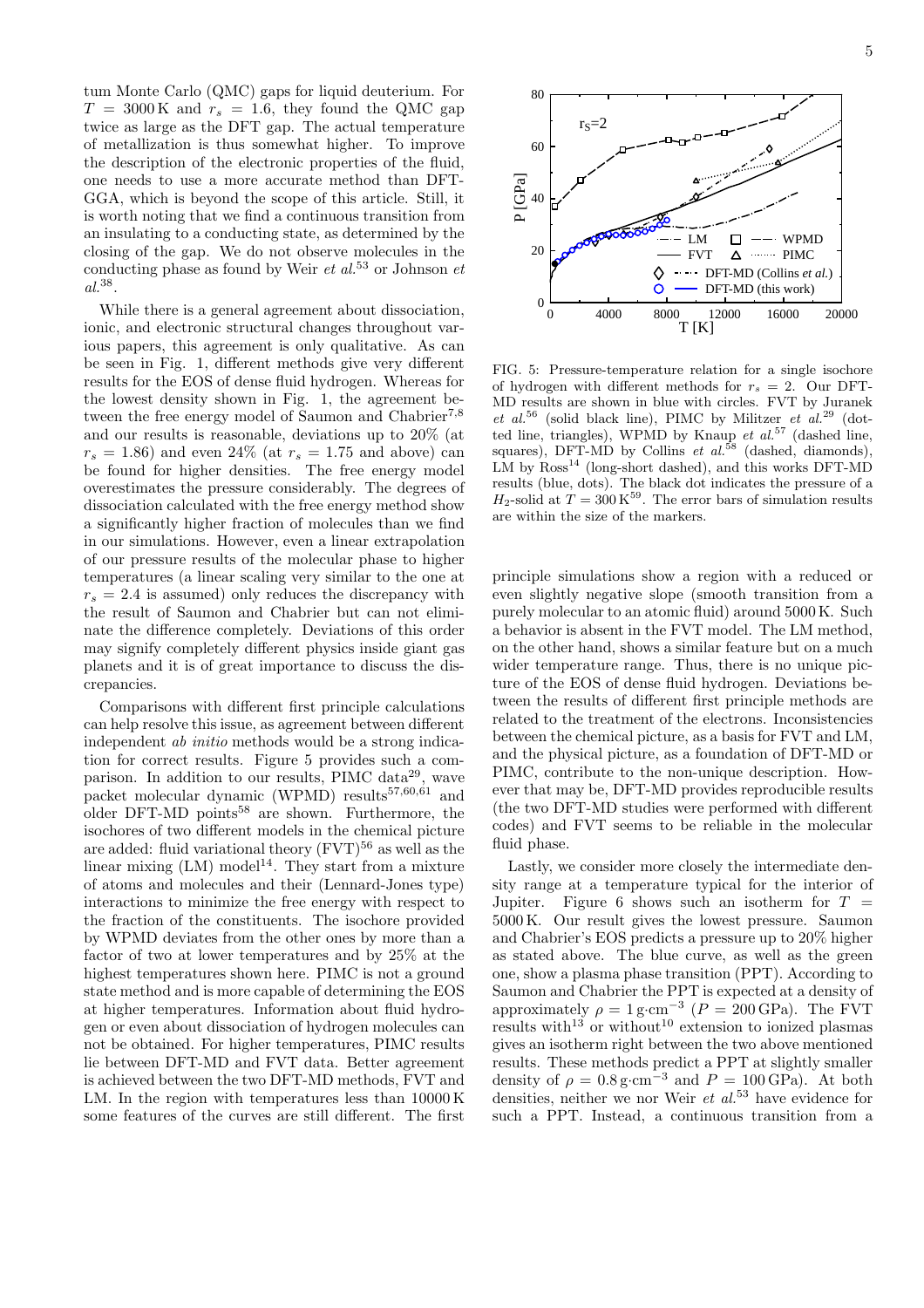

FIG. 6: The 5000 K pressure isotherm of hydrogen computed with various methods: this works DFT-MD (black with circles),  $FVT$  (red)<sup>10</sup>, Beule ( $FVT + ionization$ , green)<sup>13</sup>, Saumon and Chabrier (blue solid)<sup>8</sup>. HNC-MAL<sup>12</sup> gives similar results as FVT.

molecular to an atomic state takes place at lower temperatures. It is nevertheless remarkable that the inclusion of ionization reduces the pressure and gives better agreement. From our simulation we have no information about possible intermediate ionized states of hydrogen.

#### B. Hydrogen-Helium Mixtures

So far we have studied pure hydrogen under giant gas planet conditions. A further degree of freedom is added if one considers a mixture of hydrogen and helium. Helium, even in small fractions, changes the EOS significantly. Helium has an influence on the formation and dissociation of hydrogen molecules, and it changes the ionic structure of the liquid as well as the electronic properties. The transition from a molecular state into an atomic state may be displaced or its character changed. Further, hydrogen and helium have been predicted to phase-separate in giant planet interiors.<sup>6,62,63</sup>.

Models in the chemical picture use the linear mixing rule to add hydrogen and helium portions to the  $EOS^{64}$ . Contributions from the entropy of mixing are ignored and all the interactions between the two subsystems are left out. First principle calculations include all these effects since a mixture of the two fluids can be simulated directly. The demixing line was calculated by classical Monte Carlo<sup>65</sup>, by ground state DFT calculations<sup>16</sup>, and by Car Parinello MD<sup>43</sup>.

Here, we primarily present results for a hydrogenhelium mixture at a mixing ratio of  $x = 0.5$ . The mixing ratio is defined as

$$
x = \frac{2N_{He}}{(2N_{He} + N_H)},
$$
\n<sup>(2)</sup>

where  $N_H$  and  $N_{He}$  are the number of hydrogen and he-



FIG. 7: Pressure isotherms of a mixture of hydrogen and helium  $(x=0.5)$  for different temperatures. High density limiting results for hydrogen and an electron gas are shown additionally.

lium nuclei per unit volume. This definition weights the species according to the number of electrons that they contribute to the system. The corresponding Wigner-Seitz radius is computed from the total number of electrons. For many simulations, a mixing ratio of  $x = 0.5$ was chosen so that large interaction effects between the two species could be observed.

Figure 7 shows the pressure for a number of isotherms for a hydrogen-helium mixture. The maximum density shown here corresponds approximately to conditions in the center of Jupiter  $(r_s = 0.9, \rho = 3.6 \,\text{g}\,\text{cm}^{-3})$ . It is demonstrated that temperature is not important for higher densities. since all the isotherms merge into the one with the lowest temperature. At the highest densities shown here the temperature contribution of the ions to the pressure is approximately 5%. The ions are strongly coupled and their interaction contribution to the EOS is of the order of 30%. The rest of the deviation from the ideal degenerate system is given by nonidealities in the electron gas and interactions between electrons and ions. For even higher densities the electronic contributions will become even more important since they rise with density as  $n^{5/3}$  and thus faster than any other contribution.

The role of helium for the EOS of the mixture can be studied in Fig. 8. The pressure is slightly lowered over the whole temperature range, but more important is the fact that the region with negative  $\partial P/\partial T|_V$  has vanished (for  $x = 0.5$ ). The additional curve for Jupiter's hydrogen-helium mixing ratio  $(x=0.14)$  shows an intermediate step where the region with negative slope of the pressure does still exist but is reduced in markedness and in the temperature range of existence. More helium in the mixture means a shift of the negative slope to higher temperatures and a decrease of the depth of the minimum.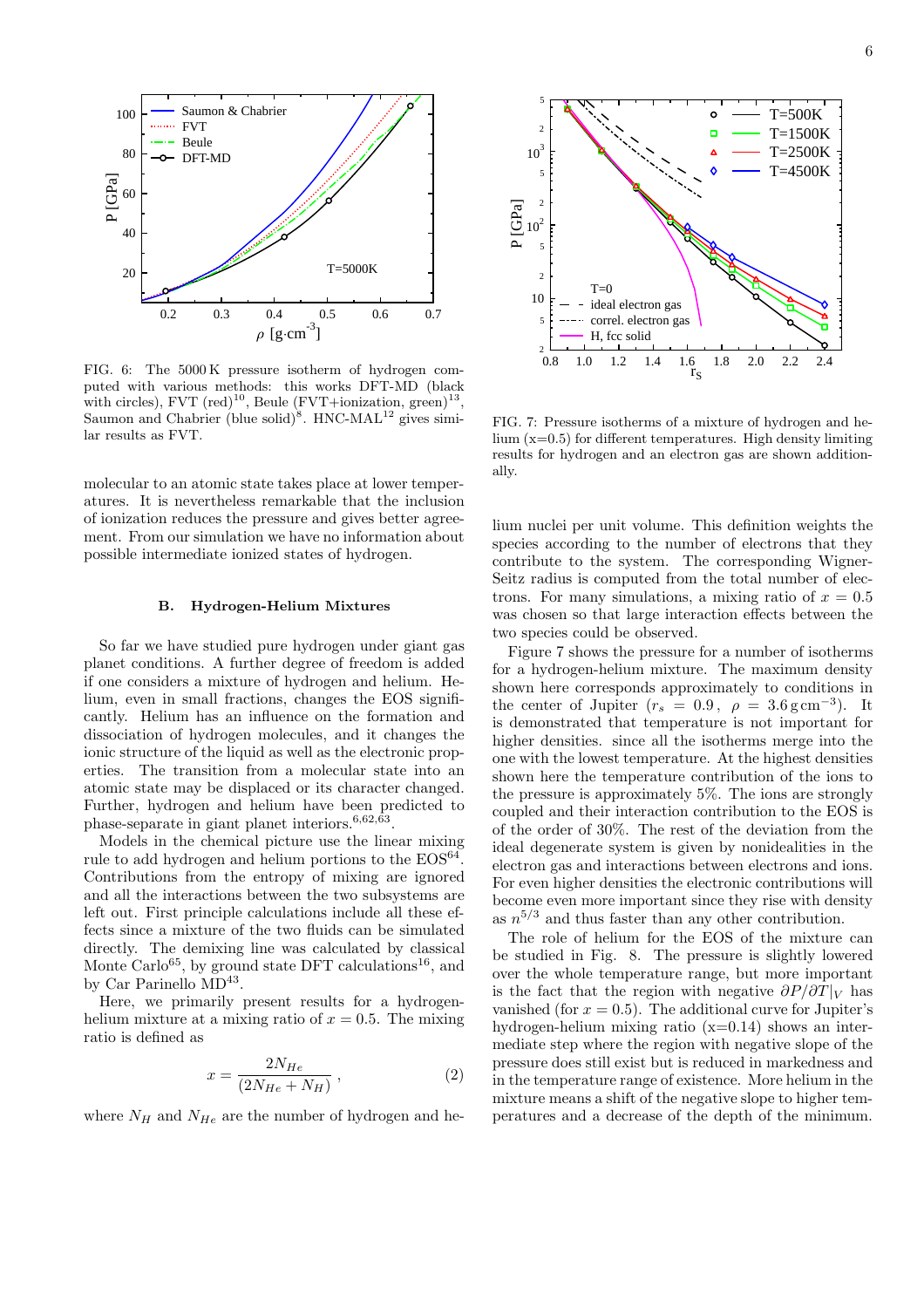

FIG. 8: Pressure isochores for a mixture of hydrogen and helium (x=0.5, solid lines) and for pure hydrogen (dotted lines) at two different densities. For  $r_s = 1.6$  an additional curve for Jupiter's helium ratio  $(x=0.14)$  was added (back dashed line).



FIG. 9: Comparison of dissociation degrees (incorporating life time effects) in pure hydrogen and in hydrogen-helium (x=0.5). The solid lines are nonlinear fits to the data points.

For very high temperatures, the EOS of pure hydrogen and mixtures show a very similar behavior. Helium has a more significant influence on the pressure at lower temperatures.

These two different regions can clearly be assigned to different dissociation regimes (see Fig. 9). The transition from a molecular phase to an atomic phase, while still smooth, takes place at lower temperature and over a shorter range of temperature in hydrogen than in the mixture. This relatively rapid change in the microstructure of the fluid is the reason for the drop in the pressure. The vanishing of the molecules in hydrogen and their extended existence in the mixture can be confirmed with the help of pair correlation functions in Fig. 10. The molecular peak (first peak) drops considerably faster in pure hydrogen. This behavior and the higher peak in the mixture give clear evidence for molecules at the highest temperatures shown here. If we take the position of the first maximum as a measure for the mean bond length of the hydrogen molecule, we obtain a value of  $\langle d \rangle = 1.37$  a<sub>0</sub> for pure hydrogen. In the mixture (with ratio of  $x = 0.5$ ) this value changes to  $\langle d \rangle = 1.29$  a<sub>0</sub> which means a shortening of the bond by  $6\%$ . The same can be obtained by means of nearest neighbor distributions as in Fig. 11. The first neighbor distribution considers the nearest neighbor only and effects of particles farther away are removed from the curve. Bond lengths obtained from Fig. 11 are slightly bigger. In addition, a shift of the bond length in hydrogen from 1000 K to 2000 K is revealed. The reduction of the bond length of 6% is confirmed. The latter value is in rather good agreement with data by Pfaffenzeller et  $al^{43}$ . The same conclusion is derived when comparing pair correlation functions for pure hydrogen and hydrogen-helium mixtures at constant pressure instead at constant electronic density.

Figure 9 describes the role of the (electronic) density during the process of dissociation. Helium stabilizes the molecules. This is due to the higher charge of  $Z = 2$  of the helium nuclei. The intramolecular bonds depend strongly on the electronic behavior and the space available. If electronic wavefunctions between different molecules start to overlap, in other words, when Fermi statistic becomes important for the electrons of the system as a whole, and when the distances between the particles become so small that interactions between the molecules are no longer weak, the electrons are forced to delocalize to obey the Pauli exclusion principle and bonding becomes impossible. Helium under giant gas planet conditions, in atomic form, binds two electrons closely. The rest of the hydrogen atoms and electrons are affected less by density and temperature and the molecules remain stable over a wider range. The helium influence is thus two-part. First, its stronger Coulomb attraction binds electrons. Second, (as a consequence) it influences the many particle state of the electrons.

A phase diagram for molecular and atomic hydrogen and hydrogen-helium is provided in Fig. 12. Here, parameter regions for purely molecular, purely atomic as well as intermediate phases are shown. The diagram shows the increasing differences between hydrogen and the mixture with increasing pressure (density) and the huge differences (especially at high pressure) in the rate of the transition from a molecular to an atomic state. The transition region (from 95% to 5%) has nearly the same size for small pressures in pure hydrogen and in the mixture. At the other end of the pressure scale hydrogen changes from molecular to atomic over only 1500 K. In the mixture the changes are more moderate. At the pres-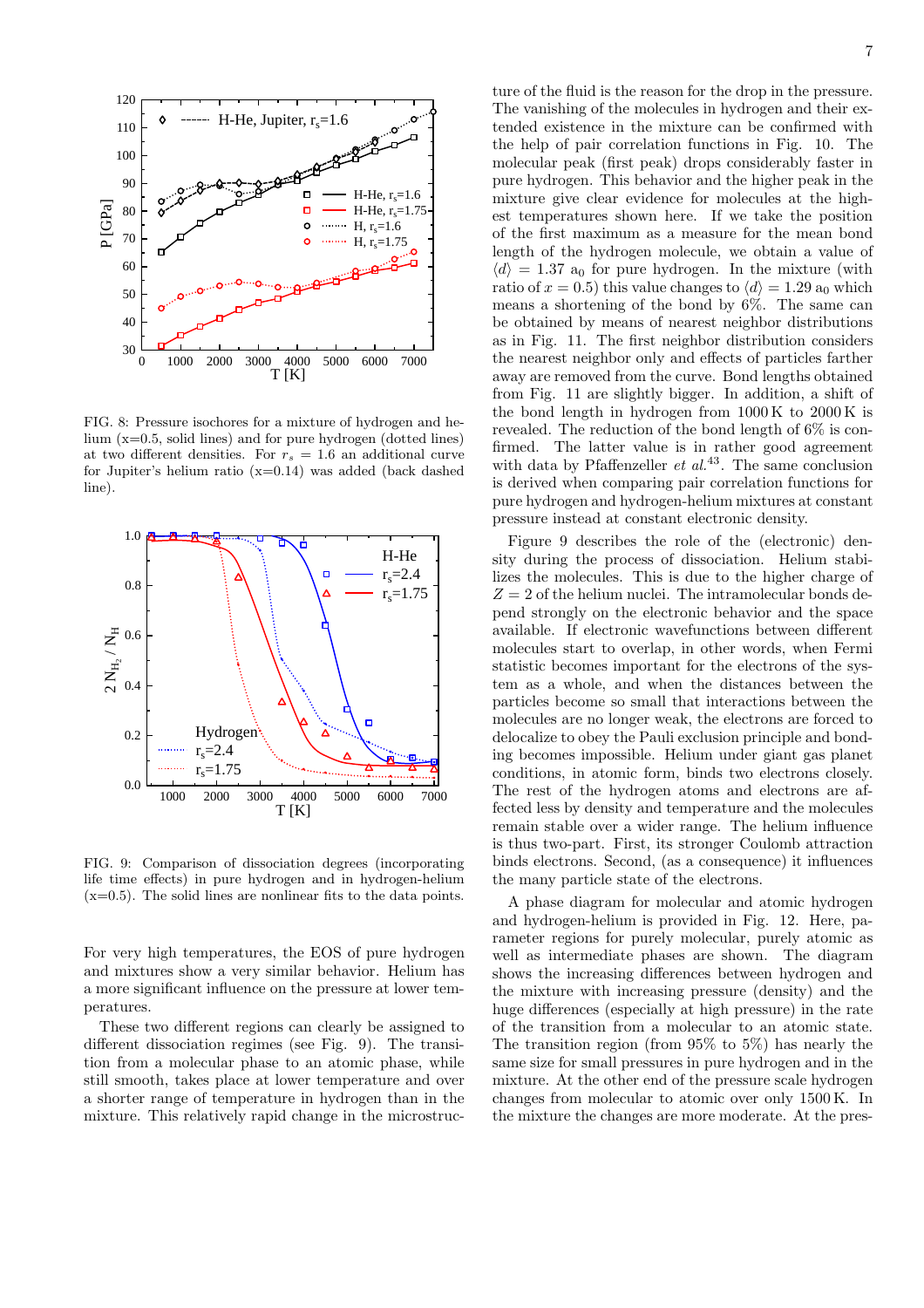

FIG. 10: Pair correlation functions for hydrogen (dashed lines) and hydrogen-helium (solid lines) at different temperatures. The order of the curves from top to bottom is the same as in the legend. The vertical thin dashed lines indicate the location of the first peak for hydrogen and hydrogen-helium, respectively.



FIG. 11: 1st neighbor distribution for hydrogen (dashed lines) and hydrogen-helium (solid lines) at different temperatures. The order of the curves from top to bottom is the same as in the legend. The vertical thin dashed lines indicate the location of the peak for hydrogen and hydrogen-helium, respectively.

sures considered here, pressure dissociation is suppressed since the slope of the lines with constant dissociation degree is small for higher pressures. A good zeroth approximation for the behavior of the mixture is given by taking into account the hydrogen density only for the dissociation process. In this way,  $r_s = 1.6$  for a 50% mixture of hydrogen and helium would correspond to  $r_s = 2.02$ in pure hydrogen. This estimate works quite well for the 5% line, for instance.

Band structure and electronic density of states are affected also by helium. The inner regions of Jupiter are believed to be made of helium rich metallic hydrogen<sup>4</sup>. The conditions under which the mixture becomes metallic strongly depends on the amount of helium. A comparison of the (GGA) bandgaps in pure hydrogen and a



FIG. 12: Temperature-pressure-plane showing estimated lines of constant dissociation degree in pure hydrogen and in a hydrogen-helium mixture  $(x=0.5)$ . The percentages give the fraction of hydrogen atoms bound in molecules.



FIG. 13: Electronic density of states for pure fluid hydrogen, pure fluid helium, and for a mixture of hydrogen and helium  $(x=0.5)$  at fixed  $T = 500 \text{ K}$  and  $r_s = 1.86$ . The pressure is approximately 30 GPa. Curves shifted to agree at the Fermi energy (0 Ha) which is taken in the middle between HOMO and LUMO.

hydrogen-helium mixture  $(x = 0.5)$  is shown in Fig. 4. And while the bandgap in pure hydrogen goes to zero at relatively low temperatures, the gap in the mixture remains open over the whole temperature region shown. This can be traced back to the charge of the helium nucleus which shifts part of the Kohn-Sham eigenvalues to lower energies and thus increases the gap. The change in the electronic DOS from a helium system to a mixture to a pure hydrogen system is shown in Fig. 13. The black peak indicates atoms in fluid helium. The red curve shows mainly molecules in hydrogen and there are peaks resulting from intermolecular interaction, too. The blue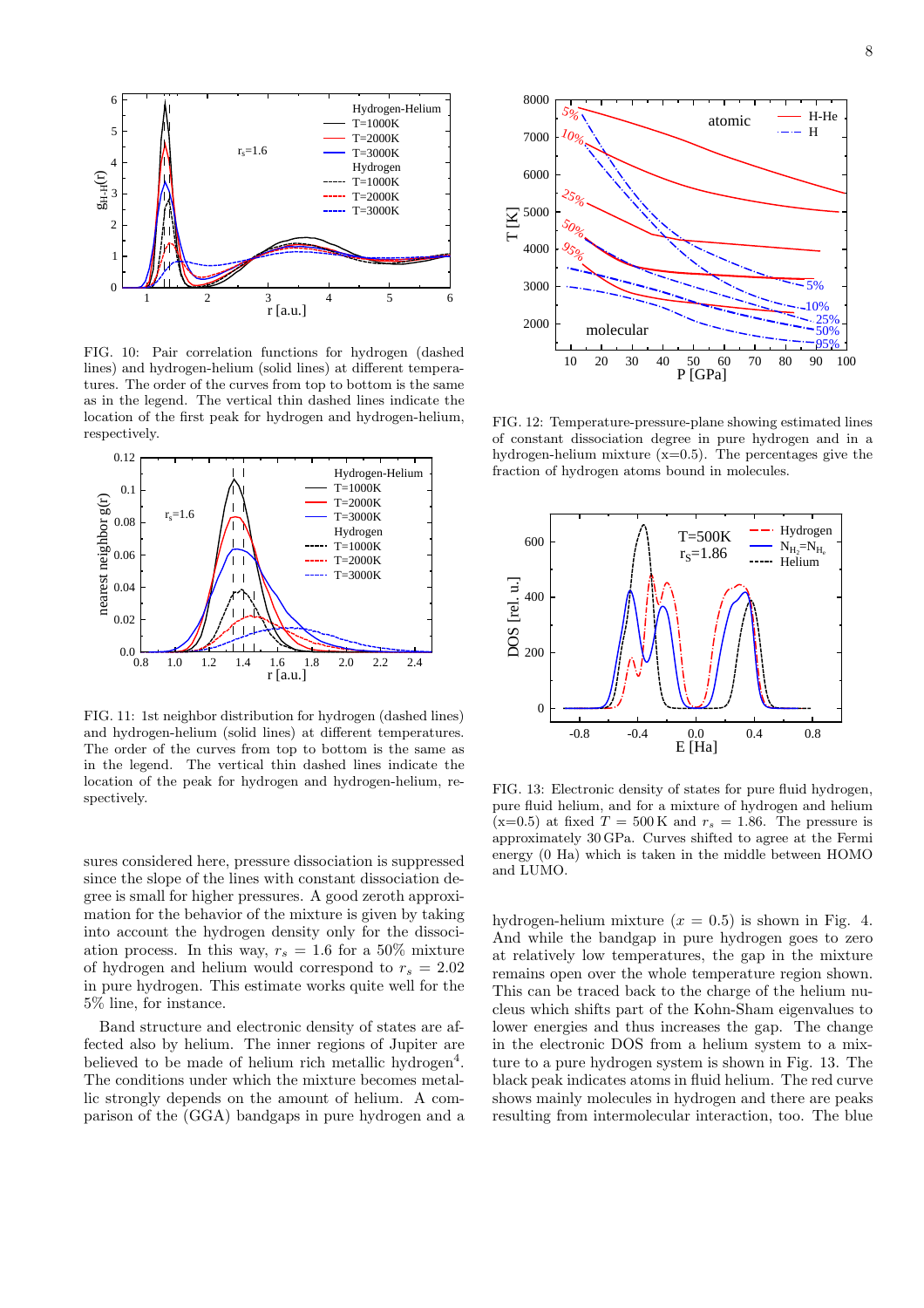

FIG. 14: Electronic density of states for pure fluid hydrogen and for a mixture of hydrogen and helium  $(x=0.5)$  as function of temperature. The pressure is approximately 100 GPa.

curve for the mixture is a superposition of the ones for pure systems, namely a helium peak to the left and a hydrogen molecule peak on the right hand side. The bands on the right hand side are empty since the curves are normalized so that the Fermi energy is at 0 Ha. The position of the edges of the bands at positive and negative energy strongly depends on the amount of helium in the fluid and therefore the width of the bandgap depends on the helium amount.

The dependence of the DOS on temperature is demonstrated in Fig. 14. We observe a similar effect as Scan- $\delta$  dolo did<sup>34</sup> although the transition from a mainly molecular liquid to an atomic fluid is smooth in our calculations. Due to the larger initial bandgap in the hydrogen-helium mixture and due to the effect of the helium described above, the bandgap for this systems remains, even at the highest temperature shown. Conversely, the gap in the pure system has completely closed at  $T = 4000$  K.

#### C. Thermodynamic Properties of Mixtures

We will test the validity of a common approximation used in determining EOS's of mixtures. Most of the effort has been put into the determination of the EOS of pure systems. By ignoring the exact nature of the interaction between the pure phases, one can construct the EOS of any mixture of the original phases with the help of the linear mixing (LM) approximation

$$
Y_{\text{LM}} = (1 - x)Y_{\text{H}} + xY_{\text{He}} , \qquad (3)
$$

with  $x$  according to Eq.  $(2)$  being the fraction of helium in the mixture and Y being a thermodynamic variable such as volume, pressure, or internal energy. For the free energy, an additional term describing the entropy of mixing must be included<sup>14</sup>. Linear mixing may be performed at constant chemical potential, at constant volume, or at constant pressure. For calculations of the internal structure of giant gas planets, mixing under constant pressure is the most important. In all cases, the deviation from LM can be calculated as

$$
\Delta Y_{\text{mix}}(x) = Y(x) - Y_{\text{LM}}(x) , \qquad (4)
$$

where  $Y(x)$  is the value obtained by DFT-MD for mixing fraction  $x$  and  $Y_{LM}$  is the LM value computed from independent simulations results for pure hydrogen and pure helium.

In this way it is assumed that the potential between particles of two different species can be written as an arithmetic average over the interactions in the pure systems14. This of course works for weak correlations only. The advantage is that one does not need to know exactly the interaction between, e.g., hydrogen and helium. This would be necessary for models in the chemical picture. Therefore, this approximation is used mainly by chemical models for the description of hydrogen-helium mixtures7,8,13,56 or even mixtures of atoms and molecules of hydrogen<sup>14</sup>. The error introduced is difficult to quantify.

First principle calculations are able to verify the assumptions for LM and the validity of the approximation since these methods rely on the more fundamental Coulomb interaction, do not need to assume different interaction potentials between different species, and can thus simulate mixtures directly. There have been some investigations concerning the validity of LM by classical MC and integral equation techniques for classical binary liquids not including molecules $66-69$ . In these cases, the deviations from LM found are of the order of 1% and below.

The first PIMC calculations for hydrogen-helium mixtures found deviations from LM at constant volume of up to 12% for temperatures between 15000 and 60000 K and giant gas planet densities  $(r_s = 1.86)^{44}$ . This gives reason to expect that linear mixing might give a slightly falsified picture of the EOS of hydrogen-helium at lower temperatures, too. Again, since the conditions for phase separation depend strongly on small changes in the EOS (and thus from deviations from LM) it is crucial to investigate  $LM^{70}$ . The advantage of first principle calculations is the correct treatment of the degenerate electrons and bound states, which is missing in the classical simulations.

The error introduced due to LM at constant volume (constant electronic density) as observed within DFT-MD is plotted in Fig. 15. Similar to the findings of other authors44,69, the error is positive. As expected, the deviation in the pressure from the LM value is biggest for  $x = 0.5$ . Furthermore, increasing temperature causes an increase in the LM error of up to 12% for the highest temperature plotted in Fig. 15. The deviation from LM for a Jupiter like mixing ratio of  $x \approx 0.14$  ranges from around zero  $(T = 500 \text{ K})$  up to 10%. The temperature inside Jupiter for this density is according to Saumon and Chabrier<sup>7,8</sup> of the order of  $5000 \text{ K}$ . This means that one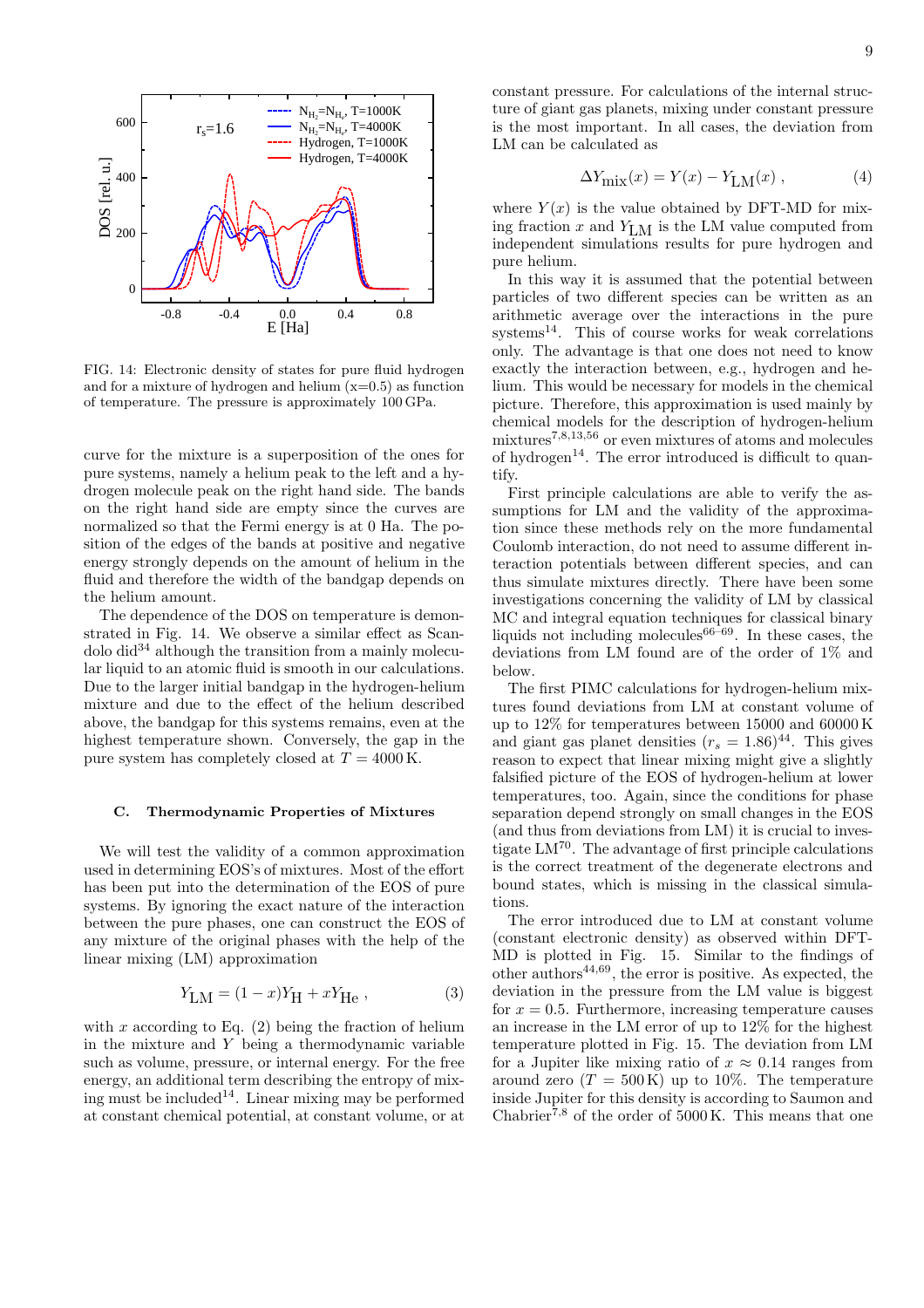

FIG. 15: Mixing error in the pressure due to the linear mixing approximation at constant volume for various temperatures as function of the mixing ratio. The electronic density is  $r_s = 1.86$ . This corresponds to  $\varrho = 0.42 \,\text{g} \cdot \text{cm}^{-3}$  for pure H and  $\rho = 1.66 \text{ g} \cdot \text{cm}^{-3}$  for pure He (pressure between 10 GPa and 40 GPa). The symbols represent calculated values, the lines were obtained with a polynomial fit of fourth order.



FIG. 16: Mixing error in the pressure due to the linear mixing approximation at constant volume for various densities as function of temperature. The mixing ratio is  $x = 0.5$ . The  $r_s = 2.4$  data points suffer from simulation noise and the curve was obtained by least square fitting a third degree polynomial.

can expect a deviation of approximately 10% of the true EOS from the one calculated with LM.

The dependence of the error maximum at  $x = 0.5$  from density and temperature is shown in Fig. 16. The curve for the smallest density shown here  $(r_s = 2.4)$  gives reason to conclude that LM is a good approximation for the



FIG. 17: Mixing error in the volume due to the linear mixing approximation at constant pressure for hydrogen-helium for various densities and two different mixing ratios of  $x = 0.5$ (solid lines) and  $x = 0.14$  (dashed line) as function of temperature.

pure molecular phase of hydrogen and helium as found at this density over a wide temperature range. With increasing density the deviations from LM start to grow as well and corrections to the pressure become significant for smaller temperatures. 5% error is reached around 3000 K for  $r_s = 1.86$ , around 2500 K for  $r_s = 1.75$ , and at approximately 1250 K for  $r_s = 1.6$ . The maximum of  $\Delta P_{mix}/P$ is located at a slightly higher temperature than the transition from a pure molecular to a mainly atomic phase in pure hydrogen. The linear mixing rule transfers the behavior of pure hydrogen in an incorrect way into the mixture. This causes these deviations of up to approximately 15%. In addition, it is shown that linear mixing is not a good approximation for hydrogen-helium systems containing atoms and molecules. For higher temperatures the deviation from linear mixing declines although in the considered range it does not reach values below 5% again.

A similar statement can be made for mixing at constant pressure as shown in Fig.17. The same features as in Fig. 16 can be observed. The maximum of the mixing error is shifted to lower temperatures for higher densities. However, the error in the volume introduced by LM is slightly smaller than the one in the pressure. Comparing curves with different mixing ratios at constant density in Figs. 17 and 18 it is obvious that the maximum in the error is reached at lower temperatures for smaller mixing ratios  $x$ . This is in agreement with the temperature shift of molecular dissociation as function of the helium ratio in the system. Less obvious is the actual absolute value for the deviation from linear mixing. Whereas the error in the volume never exceeds 5%, the energy is much more sensitive to deviations from LM with an error of up to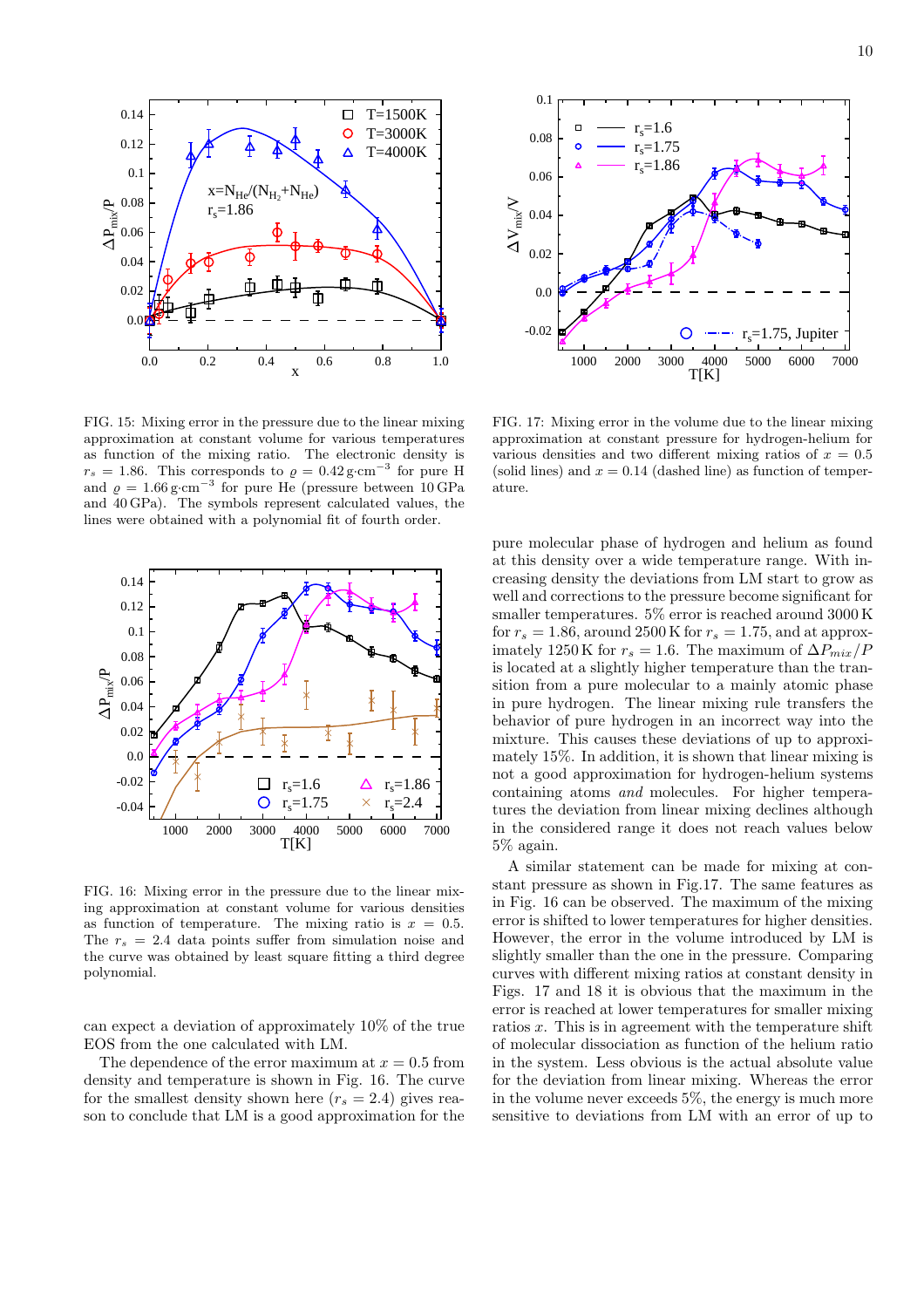

FIG. 18: Mixing error in the energy due to the linear mixing approximation at constant pressure as function of the temperature for hydrogen-helium mixtures at a density of  $r_s = 1.86$ . The mixing ratios are  $x = 0.5$  and  $x = 0.14$  (Jupiter).

9%.

All, figures 16, 17, and 18 show that LM can be considered a good approximation only for systems at low temperatures  $(T < 1000K)$  and at very high temperatures  $T > 8000K$  for the densities presented here. In the case of liquid hydrogen-helium mixtures, these systems consist of weakly interacting hydrogen molecules and helium atoms (low  $T$ ) or of weakly interacting hydrogen and helium atoms (high  $T$ ). More complicated situations where atoms and molecules of hydrogen and helium are involved and interactions between them are non negligible require a better description than LM since helium has a significant influence on the dissociation degree and the mixture cannot be considered to be a composition of two fluids.

The figures presented here could suggest that LM is a rather good approximation for all of the higher temperatures. This is by no means the case. As stated before, LM works well only for nearly ideal systems. When the temperature becomes too high so that the gas of hydrogen and helium atoms experiences ionization (this can be accomplished by increasing the density as well) and a partially ionized plasma is created, the merely short ranged interatomic interactions are replaced by long range Coulomb forces and nonideality contributions to the EOS become very important again. In this regime, LM breaks down again, as was demonstrated by Militzer by means of PIMC<sup>44</sup>.

## IV. SUMMARY

We use first principle DFT-MD simulations to study equilibrium properties of hydrogen and hydrogen-helium mixtures under extreme conditions. The results obtained are relevant for the modeling of giant gas planets and for the principle understanding of the EOS of fluid hydrogen and hydrogen-helium mixtures.

Our results for pure hydrogen show a smooth transition from a molecular to an atomic state which is accompanied by a transition from an insulating to a metallic like state. In the transition region, we find a negative temperature derivative of the pressure. The results for the hydrogen EOS show deviations from widely used chemical models (up to 20%). In particular, the point of dissociation for the molecules is obtained at much lower temperatures than in chemical models. We find satisfying agreement with previous DFT-MD simulations only.

In particular, we demonstrate the influence of helium on hydrogen molecules. The presence of helium results into more stable molecules and an altered transition from a molecular to an atomic fluid state. Helium reduces the negative slope of the pressure isochores in the transition region. The bond length of the hydrogen molecules is shortened by 6% for  $x = 0.5$ . As a result, the degree of dissociation is lowered and the electronic bandgap is increased The effect of helium is found to be more important for higher densities where the stronger localization of the electrons prevents degeneracy effects for the electrons to become dominant.

Our analysis of the mixing properties for a  $x = 0.5$ mixture of hydrogen and helium shows that the corrections to the linear mixing approximation are significant. Maximum EOS corrections of 15% were found for mixing at constant volume and 8% for mixing at constant pressure. For Jupiter like conditions, corrections up to 5% were obtained.

The presented results and forthcoming work should help to clarify long standing questions concerning the formation process of giant gas planets, help restrict the core size of Jupiter, and allow one to make predictions for the hydrogen-helium phase separation.

## Acknowledgments

Fruitful discussions with B. Hubbard are acknowledged. This material is based upon work supported by NASA under the grant NNG05GH29G, by the Carnegie Institution of Canada, and by the NSF under the grant 0507321. I.T. and S.A.B. acknowledge support by the NSERC of Canada.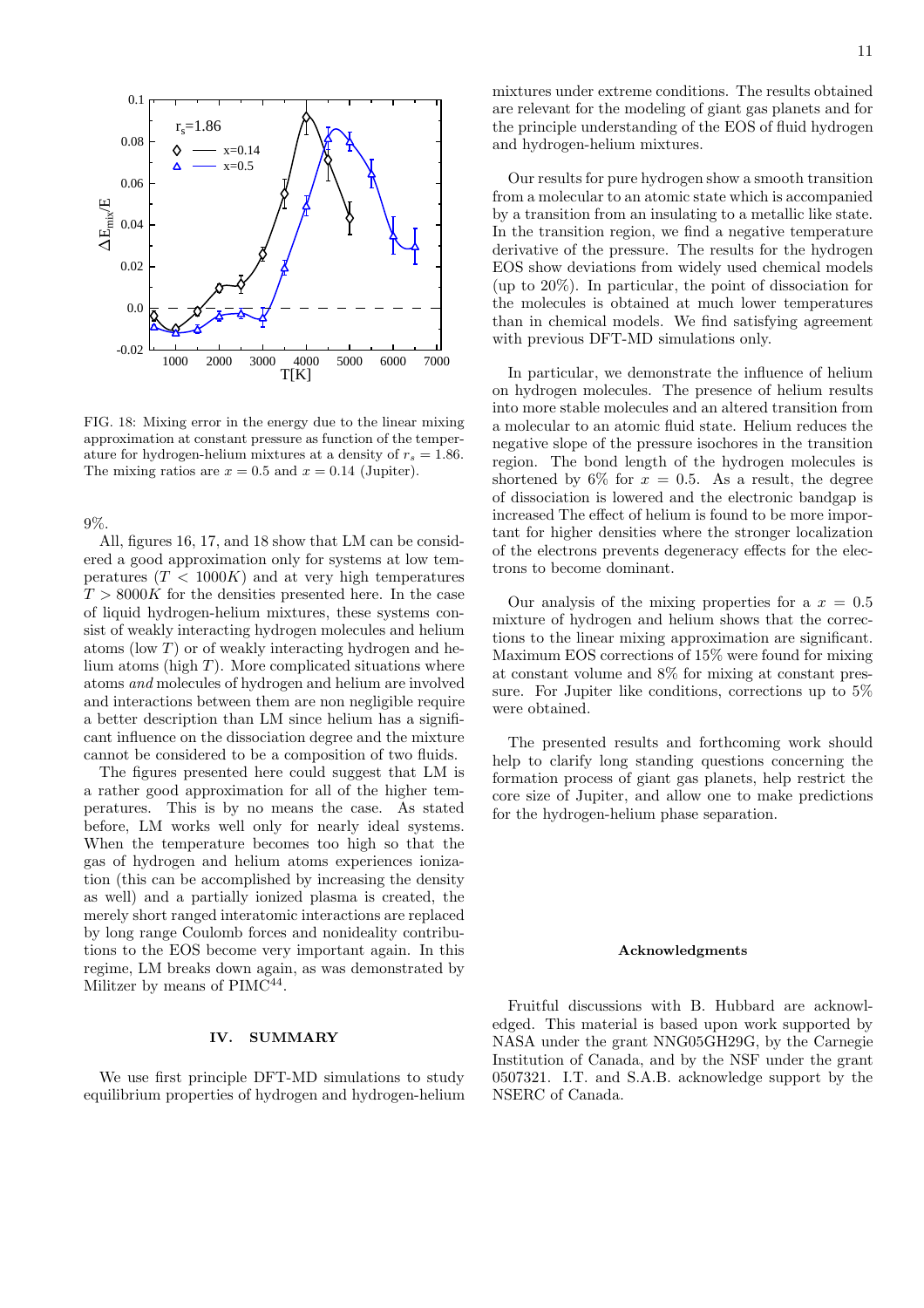- $1$  M. Mayor and D. Queloz. Nature, 378:355, 1995.
- <sup>2</sup> A. Burrows. Nature, 433:261, 2005.
- <sup>3</sup> The extrasolar planet encyclopedia. http://exoplanet.eu.
- $4$  T. Guillot el al., in Jupiter, F. Bagenal, Ed. (Univ. of Arizona Press, Tucson, 2003), chap. 3, pp. 35-57.
- <sup>5</sup> D. Saumon and T. Guillot. Astrophys. J., 609:1170, 2004.
- <sup>6</sup> D.J. Stevenson. Phys. Rev. B, 12:3999, 1975.
- $^7$  D. Saumon and G. Chabrier. Phys. Rev. A, 46:2084, 1992.
- <sup>8</sup> D. Saumon, G. Chabrier, and H. M. Van Horn. Astrophys. J. Suppl., 99:713, 1995.
- <sup>9</sup> C. Winisdoerffer and G. Chabrier. Phys. Rev. E, 71:026402, 2005.
- <sup>10</sup> H. Juranek, R. Redmer, and Y. Rosenfeld. *J. Chem. Phys.*, 117:1768, 2002.
- <sup>11</sup> H. Juranek, V. Schwarz, and R. Redmer. J. Phys A, 36:6181, 2003.
- <sup>12</sup> V. Bezkrovniy, M. Schlanges, D. Kremp, and W.-D. Kraeft. Phys. Rev. E, 69:061204, 2004.
- $13$  D. Beule, W. Ebeling, A. Förster, H. Juranek, S. Nagel, R. Redmer, and G. Röpke. Phys. Rev. B, 59:14177, 1999.
- <sup>14</sup> M. Ross. *Phys. Rev. B*, 58:669, 1998.
- <sup>15</sup> W. Kohn and L.J. Sham. Phys. Rev., 140:A1133, 1965.
- $^{16}\,$  J. E. Klepeis, K. J. Schafer, T. W. Barbee III, and M. Ross. Science, 254:986, 1991.
- $^{17}$  I.I. Mazin and R. E. Cohen. Phys. Rev. B, 52:R8597, 1995.
- <sup>18</sup> R. Car and M. Parrinello. Phys., Rev. Lett., 55:2471, 1985.
- $19$  C. Winisdoerffer, G. Chabrier, and G. Zèrah. Phys. Rev. E, 70:026403, 2004.
- <sup>20</sup> J. Kohanoff and J.-P. Hansen. *Phys. Rev. E*, 54:768, 1996.  $^{21}$  M. W. C. Dharma-wardana and F. Perrot.  $\emph{Phys. Rev. B},$ 66:014110, 2002.
- $22$  N.W.C. Dharma-wardana and F. Perrot. Phys. Rev. A, 26:2096, 1982.
- <sup>23</sup> H. Xu and J.-P. Hansen. *Phys. Rev. E*, 57:211, 1998.
- W. R. Magro, D. M. Ceperley, C. Pierleoni, and B. Bernu. Phys. Rev. Lett., 76:1240, 1996.
- <sup>25</sup> C. Pierleoni, D.M. Ceperley, B. Bernu, and W.R. Magro. Phys. Rev. Lett., 73:2145, 1994.
- <sup>26</sup> C. Pierleoni, David M. Ceperley, and M. Holzmann. Phys. Rev. Lett., 93:146402, 2004.
- <sup>27</sup> M. Schlanges, M. Bonitz, and A. Tschttschjan. Contr. Plasma Phys., 35:109, 1995.
- <sup>28</sup> J. Vorberger, M. Schlanges, and W.-D. Kraeft. Phys. Rev. E, 69:046407, 2004.
- $^{29}$  B. Militzer and D. M. Ceperley.  $Phys. \; Rev. \; Lett., \; 85:1890,$ 2000.
- <sup>30</sup> B. Militzer *et al. Phys. Rev. Lett.*, 87:275502, 2001.
- <sup>31</sup> V. Bezkrovniy, V.S. Filinov, D. Kremp, M. Bonitz, M. Schlanges, W.-D. Kraeft, P.R. Levashov, and V.E. Fortov. Phys. Rev. E, 70:057401, 2004.
- <sup>32</sup> S. A. Bonev, B. Militzer, and G. Galli. Phys. Rev. B, 69:014101, 2004.
- $33$  B. Militzer. submitted to Phys. Rev. Lett., 2006.
- <sup>34</sup> S. Scandolo. Proc. Nat. Ac. Sci., 100:3051, 2003.
- $^{35}$  O. Pfaffenzeller and D. Hohl. J. Phys.: Condens. Matter, 9:11023, 1997.
- <sup>36</sup> S.A. Bonev, E. Schwegler, T. Ogitsu, and G. Galli. Nature, 431:669, 2004.
- <sup>37</sup> V. Natoli, R.M. Martin, and D. Ceperley. Phys, Rev, Lett., 74:1601, 1995.
- $^{38}$  K.A. Johnson and N.W. Ashcroft. Nature, 403:632, 2000.
- <sup>39</sup> H. Kitamura, S. Tsuneyuki, T. Ogitsu, and T. Miyake. Nature, , 2000.
- $40$  E. Wigner and H. B. Huntington. J. Chem. Phys., 3:764, 1935.
- $41$  M.D. Jones and D.M. Ceperley. Phys. Rev. Lett., 76:4572, 1996.
- $42$  B. Militzer and R. L. Graham. *Journal of Physics and* Chemistry of Solids, submitted (2005).
- $^{43}$  O. Pfaffenzeller, D. Hohl, and P. Ballone. *Phys. Rev. Lett.*, 74:2599, 1995.
- <sup>44</sup> B. Militzer. J. Low. Temp. Phys, 139:739, 2005.
- $45$  CPMD, Copyright IBM Corp 1990-2006, MPI für Festkörperforschung Stuttgart 1997-2001.
- <sup>46</sup> J. P. Perdew, K. Burke, and M. Ernzerhof. Phys. Rev. Lett., 77:3865, 1996.
- $^{47}$  N. Troullier and J. L. Martin. *Phys. Rev. B*, 43:1993, 1001.
- <sup>48</sup> M. Fuchs and M. Scheffler. Comp. Phys. Com., 119:67, 1999.
- <sup>49</sup> Copyright ABINIT group (M. Mikami, J. M. Beuken, X. Gonze) 2003-2005.
- $50$  H.J. Monkhorst and J.D. Pack. Phys. Rev. B., 13:5188, 1976.
- $^{51}$  P. Loubeyre, F. Occelli, and R. LeToullec. Nature, 416:613, 2002.
- <sup>52</sup> D.M. Ceperley and B.J. Alder. Phys. Rev. B, 36:2092, 1987.
- <sup>53</sup> S.T. Weir, A.C. Mitchell, and W.J. Nellis. Phys. Rev. Lett., 76:1860, 1996.
- $54$  P. Giannozzi and S. Baroni. *Phys. Rev. B*, 30:7187, 1984.
- <sup>55</sup> R. J. Hood and G. Galli. J. Chem. Phys., 120:5691, 2004.
- <sup>56</sup> H. Juranek and R. Redmer. J. Chem. Phys., 112:3780, 2000.
- $57$  M. Knaup, P.-G. Reinhard, and C. Toepffer. Contrib. Plasma Phys., 39 1-2:57, 1999.
- <sup>58</sup> L. Collins, I Kwon, J. Kress, N. Troullier, and D. Lynch. Phys. Rev. E, 52:6202, 1995.
- <sup>59</sup> P. Loubeyre, R. LeToullec, D. Hausermann, M. Hanfland, R.J. Hemley, H.K. Mao, and L.W. Finger. Nature, 383:702, 1996.
- <sup>60</sup> M. Knaup. PhD thesis, University of Erlangen, Germany, 2002.
- <sup>61</sup> M. Knaup, P.-G. Reinhardt, C. Toepffer, and G. Zwicknagel. Comp. Phys. Com., 147:202, 2002.
- $62$  D.J. Stevenson and E.E. Salpeter. Astrophys. J. Suppl. Ser., 35:221, 1977.
- <sup>63</sup> D.J. Stevenson and E.E. Salpeter. Astrophys. J. Suppl., 35:239, 1977.
- <sup>64</sup> G. Chabrier, D. Saumon, W.B. Hubbard, and J.I. Lunine. Astrophys. J., 391:817, 1992.
- $^{65}$  W.B. Hubbard and H.E. deWitt. Astrophys. J., 290:388, 1985.
- <sup>66</sup> S. Ogata, H. Iyetomi, S. Ichimaru, and H.M. Van Horn. Phys. Rev. E, 48:1344, 1993.
- $67$  H.E. DeWitt, W. Slattery, and G. Chabrier. *physica B*, 228:21, 1996.
- <sup>68</sup> Y. Rosenfeld. Phys. Rev. E, 54:2827, 1996.
- <sup>69</sup> H.E. DeWitt and W. Slattery. Contrib. Plasma Phys., 43:279, 2003.
- <sup>70</sup> H.E. DeWitt. Equation of State in Astrophysics, page 330. IAU Colloquium 147. Cambridge University Press, 1994.
- <sup>71</sup> phase transition connected with dissociation and ionization